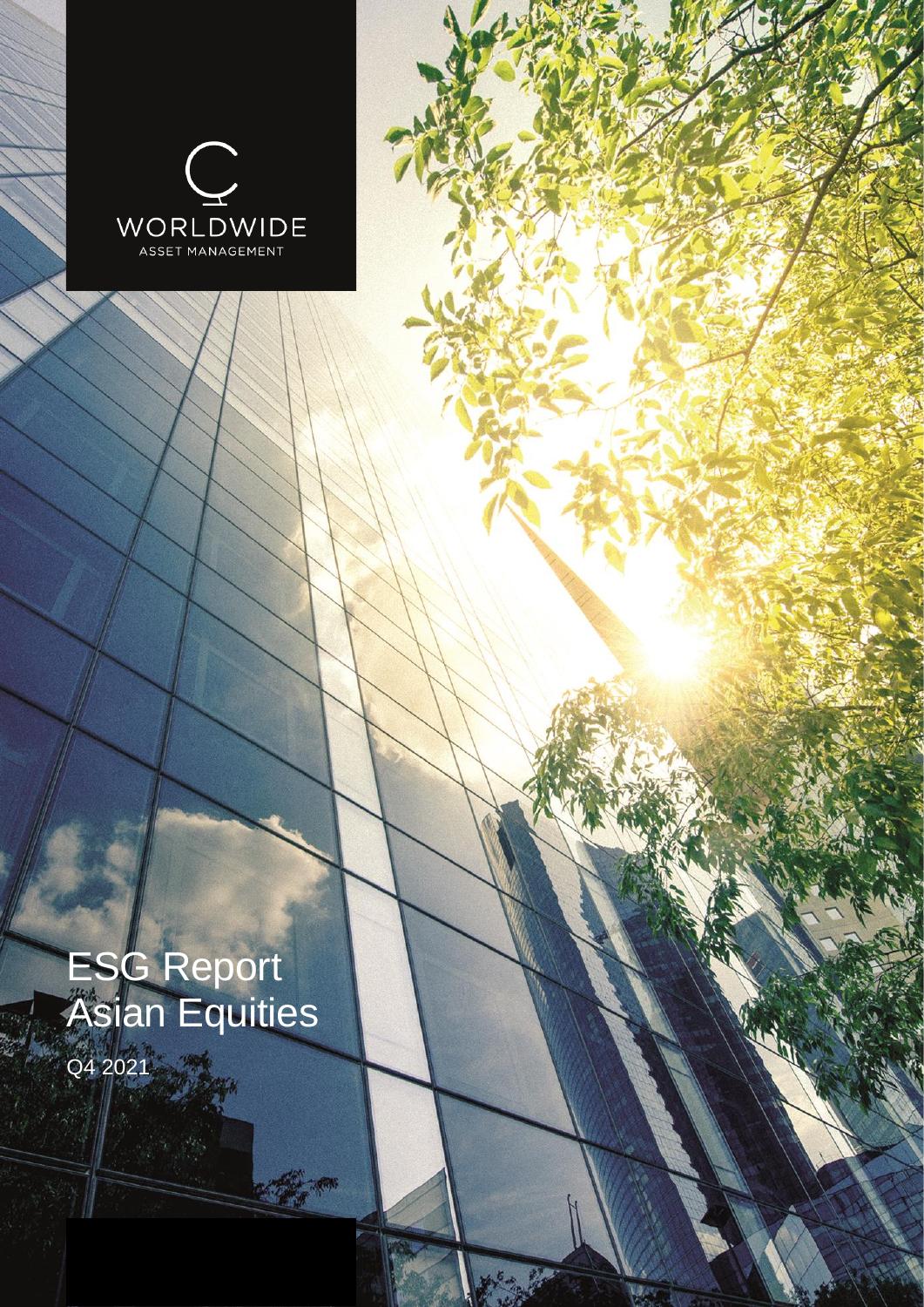

# **ESG RISK RATING**

The table below includes ESG Risk scores on the current holdings in the portfolio. The ESG Risk scores are the ESG rank assigned by Sustainalytics on a 1-to-100 scale (1 being the highest score and 100 being the lowest score).

Risk Management and Risk Exposure are the two main components of the overall score, assessing the ESG risk of the individual company and how well the company addresses and manages these risks. The table illustrates the aggregated portfolio scores and the distribution of the holdings scored by Risk Exposure and Risk Management as a percentage of the total portfolio.

|                      | <b>ESG Risk</b><br><b>Rating</b> | <b>Risk Management</b> | <b>Risk Exposure</b> |  |  |
|----------------------|----------------------------------|------------------------|----------------------|--|--|
| <b>Average Score</b> | 25                               | 37                     | 38                   |  |  |
|                      |                                  | <b>Exposure</b>        |                      |  |  |
| <b>Management</b>    | Low <sub>1</sub>                 | <b>Medium</b>          | <b>High</b>          |  |  |
| Strong               | 3%                               | 10%                    | $0\%$                |  |  |
| Average              | 29%                              | 40%                    | 2%                   |  |  |
| Weak                 | 5%                               | 9%                     | $0\%$                |  |  |

*Source: Sustainalytics, December 2021*

# **QUARTERLY HIGHLIGHTS**

In October 2021, we released our first Annual Sustainability and TCFD report. Since committing to TCFD (Taskforce on Climate-related Financial Disclosures) as an official supporter about a year before releasing our initial report, we have worked with the framework to apply on firm-level as well as integrate into investments practices. Besides addressing climate-related financial implications, the annual sustainability report also includes insights on our stewardship activities. The report is available on our website <https://cworldwide.com/downloads/sustainable-investing/>

A significant ESG event during the last quarter of 2021 was the COP26 in Glasgow. Before the long-awaited climate summit, there was hope that governments and policymakers would agree on new sharpened and ambitious though feasible climate targets. Before COP26, the International Energy Agency (IEA) said that 40% of the world's existing 8,500 coal-fired power plants must be closed by 2030, and no new ones built, to stay within the 1.5 degrees limit from the Paris climate agreement.

The conference made progress on cutting GHG emissions. However, at the last minute of the summit, the final deal agreed upon dropped the wording calling for 'phase out' of coal-fired power to rather 'phase down', predominately due to pressure from fossil fuel-dependent countries such as China and India. But at least the deal included wording on cutting fossil fuels,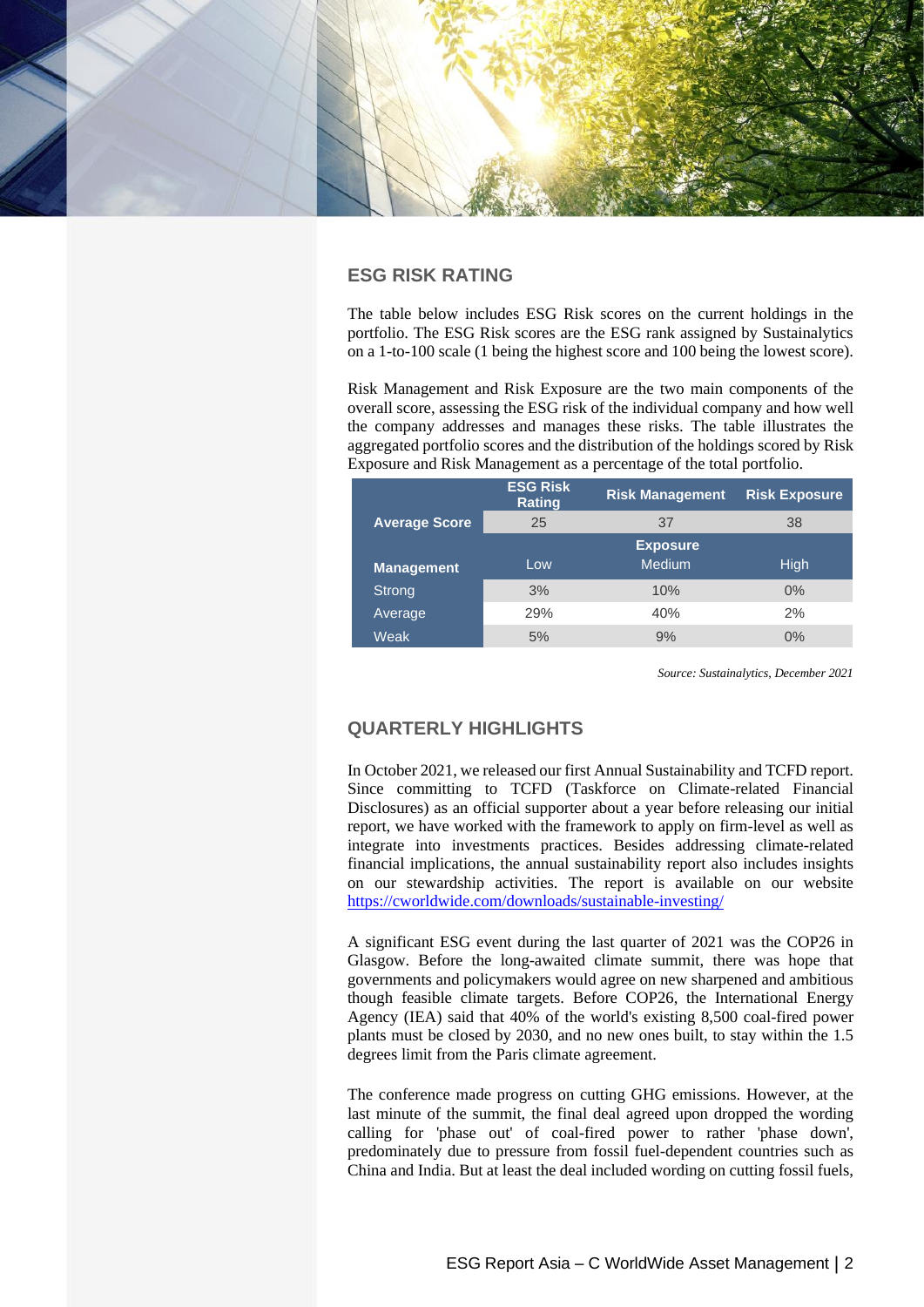

which despite being an obvious target of the climate future, has not until now been included in previous COP agreements.

Back from the COP26, the EU continues its work on the EU Taxonomy. Discussions are currently taking place on how to categorise energy sources, and in particular heavy discussions and lobbying about nuclear power – is it green and part of the solution for the energy transition or is it a classical brown fossil fuel? In a draft proposal issued on New Year's Eve, gas and nuclear energy projects could be included in the EU. Taxonomy under environmentally sustainable economic activities, allowing companies within these industries to receive funding to help the EU meet its goal of net-zero emissions by 2050. This is just one way to manage the global net-zero commitment. Corporates and asset managers continue to have to navigate in more or less developed regulation across the globe, where also the US, Hong Kong, Taiwan, Singapore, South Korea, China, and Australia, to name a few, are all working with different sustainable investment frameworks and codes.

The outcomes from COP26 and governmental regulations and frameworks will continue to affect companies and the global markets we invest in. For us specifically, climate and emission abatement plans are part of the ongoing engagements with our investee companies. As 2021 has seen an increased commitment from companies to commit to GHG emission reduction plans and targets, for 2022, we foresee that a lot more focus will be on how to actually reduce GHG emissions and on how climate focus will broaden to an environmental focus, in particular with a focus on biodiversity.

A few initiatives that we know from the recent years' strong focus on climate have been launched as nature initiatives. These include Nature Action 100 (as Climate Action 100+) and the Taskforce on Nature-related Financial Disclosures (TNFD) (as TCFD). We are still in the infancy stages, but we believe the initiatives will gain traction once the final framework has been published during 2022 and the beginning of 2023, respectively.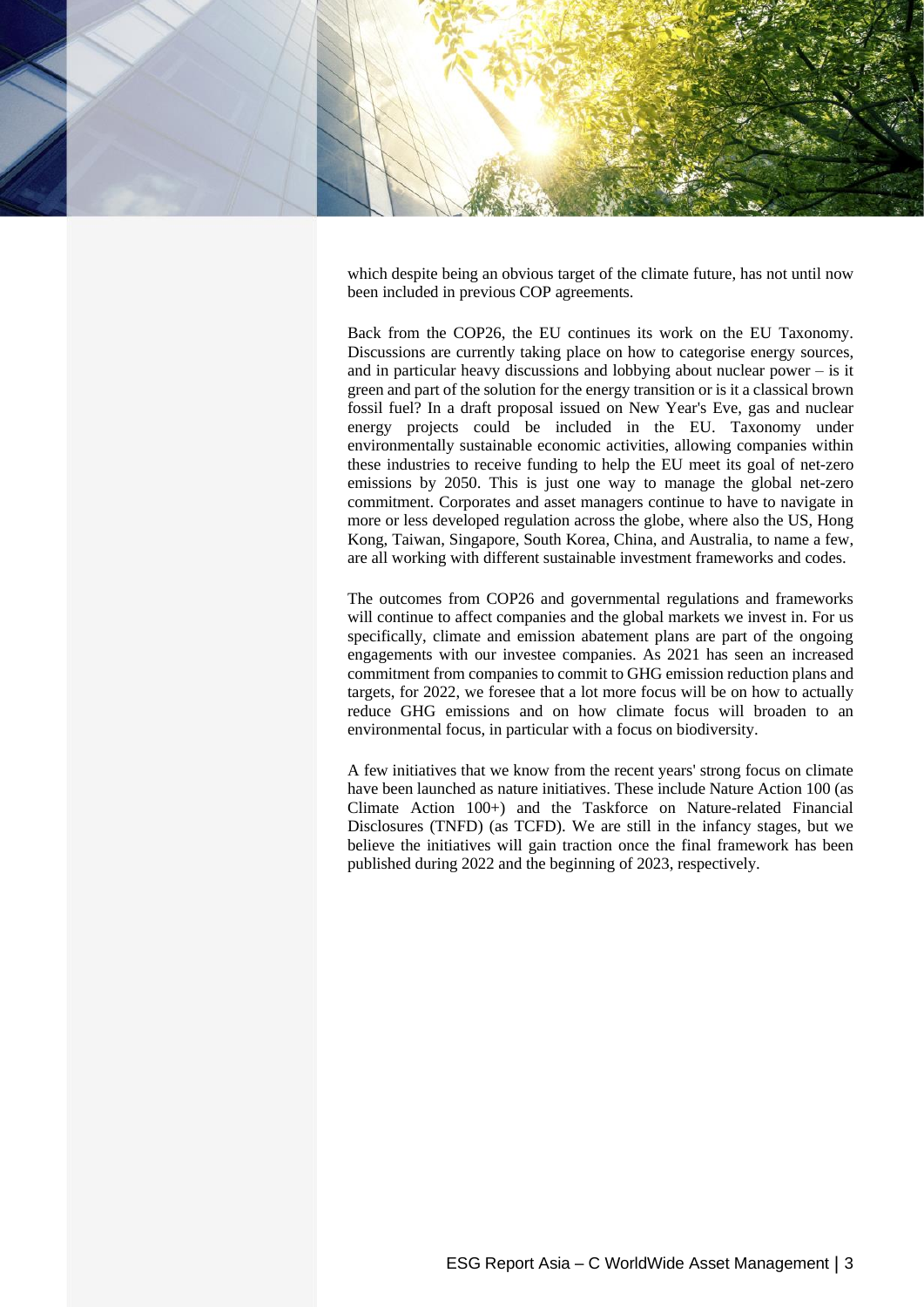

# **DIRECT ENGAGEMENT**

During the quarter, we had the following engagement calls.

## **Sunny Optical Technology**

Related to environmental issues aspects of ESG, we questioned Sunny Optical on the fact that they have not signed up for Science-Based Targets and hence the company's strategy around reducing  $CO<sub>2</sub>$  emissions. The company merely mentioned that senior management is becoming more involved in ESG matters, and the company deferred to the Chinese government's overall  $CO<sub>2</sub>$ emission targets. We stressed that an increased focus on environmental issues is essential for us as shareholders. The company mentioned that it is a growing issue for an increasing number of shareholders. We will follow up on this development in future meetings with the company.

## **Bank Central Asia (BCA)**

Despite having met BCA multiple times, this was our first dedicated ESG meeting. Our focus for the meeting was to understand the sustainability efforts at BCA better even though the bank is quite strong in the field already, especially considering its origin and standards in general in Asia might have thought otherwise. BCA was one of the first financial institutions in Indonesia to work with ESG, which has since been supported by governmental requirements introduced in 2017. We discussed sustainable finance, including lending to the palm oil industry, where BCA has set a target that all plantations must be sustainably certified to receive lending. Currently, 70% of the palm oil exposure has this certification. We also discussed data privacy and security and the emphasis that BCA puts on the education and training of all employees regularly to secure a strong knowledge level and tight safety net. Finally, we discussed the board structure and remuneration systems, where executive management KPIs, including the CFO's, are linked to ESG.

# **COLLECTIVE ENGAGEMENT**

Through our cooperation with Sustainalytics, we are currently actively engaging with the following companies in the Asia portfolio:

#### **Samsung Electronics**

#### *Bribery and Corruption*

Samsung has struggled with accusations regarding a corruption scheme with former high-level executives for several years. The reported practices could violate the UN Global Compact Principle 10 on corruption and the corresponding Guideline VII of the OECD Guidelines for Multinational Enterprises. Samsung has carried out various measures to strengthen its governance structure and compliance programme. In general, the company has been open and willing to discuss the issues related to the corruption scandal and its ethics and compliance work with Sustainalytics. The next step is to further assess Samsung based on their 2021 Sustainability Report, leading to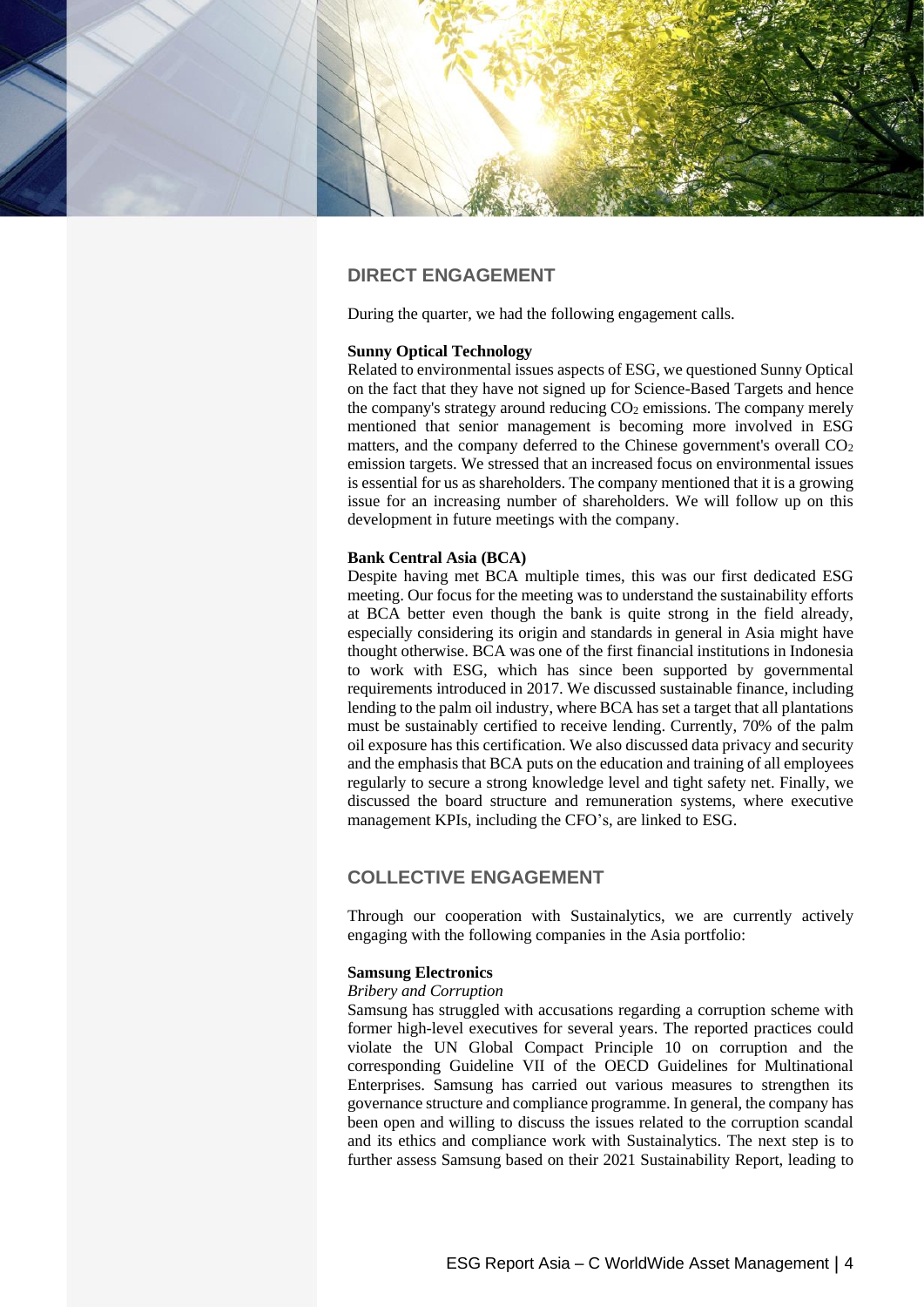

potential recommendations and strengthening measures to ensure sustainable progress.

## **Tencent Holdings**

## *Involvement with Entities Violating Human Rights*

In recent years, Tencent has been linked to allegations of surveilling its users on behalf of the Chinese government and related to allegations of severe violations of freedom of expression in China and abroad. In its 2020 report, Freedom House flags China as the "worst abuser" of Internet freedoms globally. Through the engagement, Sustainalytics is engaging with the company to understand the steps Tencent is taking to protect the relevant human rights of its users, especially privacy and freedom of expression. As of December 2021, Tencent has been responsive to Sustainalytics and is willing to engage. However, a conference call in December 2021 was postponed due to confusion concerning Tencent's openness to engage with Sustainalytics and its clients. Tencent's rationale for this position is not clear. Efforts to coordinate a new time are underway and will hopefully be held in January 2022.

# **NEW POSITIONS DURING Q4 2021**

We initiated positions in KEC International, Airtac, OZ Minerals, and DBS Group during the quarter.

# **KEC International**

KEC International is a professionally managed Indian infrastructure engineering, procurement, and construction company with a dominant presence in high growth areas such as transmission towers, railway electrification and civil engineering. Roughly half of the company's business occurs in India, with the rest taking place in countries worldwide. The company has a high risk score with Sustainalytics due to its industrial activities, subindustry exposure, and poor disclosing practices. The most material ESG issues include potential exposure to bribery and corruption, due to sector bias, environmental and social impacts of its products and services, and human capital. However, as part of the well-respected RPG group, its corporate governance standards are visibly above the rest of the industry. Additionally, the company has not been involved in any ESG-related controversies.

## **Airtac International Group**

Taiwanese Airtac International Group specialises in producing actuators, control components, air preparation products, and accessories, which are widely used in industrial automation, including automotive, machinery manufacturing, electronics, lighting and textile, medical equipment and food and packaging. The company currently has a high-risk score with Sustainalytics predominantly due to its weak product and service safety risks management. However, we see recent improvement with the company in commitment to sustainable development by management and reporting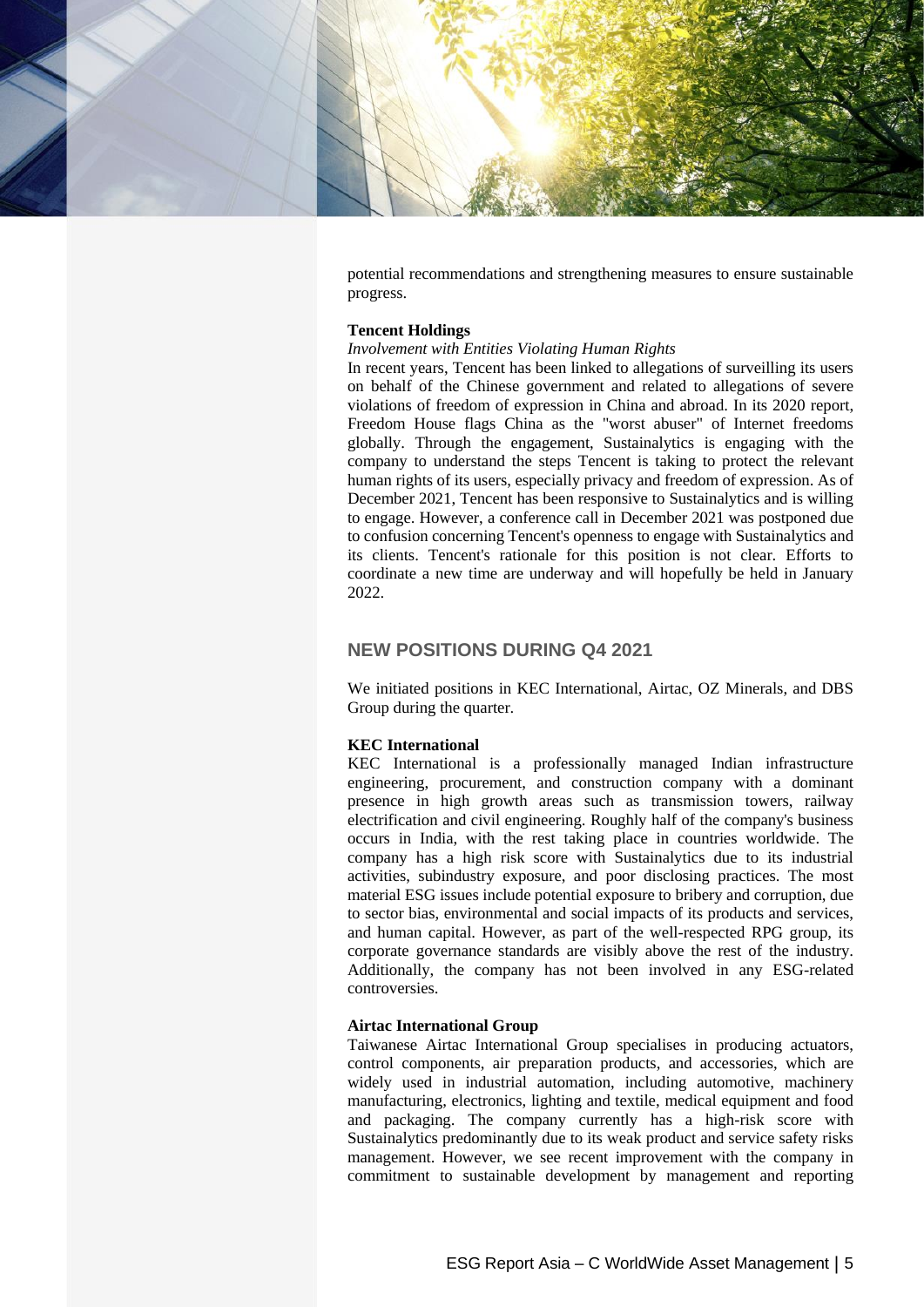

following the GRI standard. Product governance, human capital, and business ethics are material ESG issues. The company has not been involved in any ESG-related controversies.

# **OZ Minerals**

OZ Minerals is a copper mining company and, therefore, a direct beneficiary of the ongoing green transition through electrification. Demand for copper will increase significantly from EV's, charging stations, solar energy systems, wind turbines, transmission, and distribution lines. The company has a medium ESG risk score; however, a relatively favourable score compared to its peers. Community relations, emissions, effluents  $\&$  waste and occupational health  $\&$ safety are material ESG issues. The company has not been involved in any ESG-related controversies.

# **DBS Group**

DBS Group is amongst the most well-regarded banking franchises in Asia, with a dominant presence in its home market of Singapore. The bank engages in commercial banking and financial services, and the bank's wealthmanagement business is one of the largest in Asia. It operates primarily in Singapore, Hong Kong, and Greater China. The bank has a strong ESG profile, a decent level of disclosures, a low ESG risk score and no significant ESG controversies. The most significant material ESG issues are product governance, data privacy & security and business ethics.

# **QUARTERLY VOTING STATUS**

There were a few AGMs and EGMs in Chinese companies during the quarter.

## **Hua Hong Semiconductor**

We voted against the proposals to amend and refresh the share option programme. The suggested amendment would allow 50% of the relevant options to vest if either of the financial performance targets had been achieved, thereby easing the overall performance conditions for the 2018 Options and 2019 Options. Similarly, we voted against renewal of the limits in the option programme, as insufficient information was disclosed. The directors eligible to receive options under the scheme are involved in the administration of that same scheme.

#### **Geely Automobile**

We voted against the proposal to renew the Volvo Finance Cooperation Agreements as such agreements would expose Geely to unnecessary capital risks.

#### **Sungrow Power Supply**

We voted against the proposal to approve a capital injection in the controlled subsidiary, the implementation of an Equity Incentive Plan, and Related Party Transaction. The terms in the proposals were not considered in the best interest of shareholders, primarily because the company failed to include positive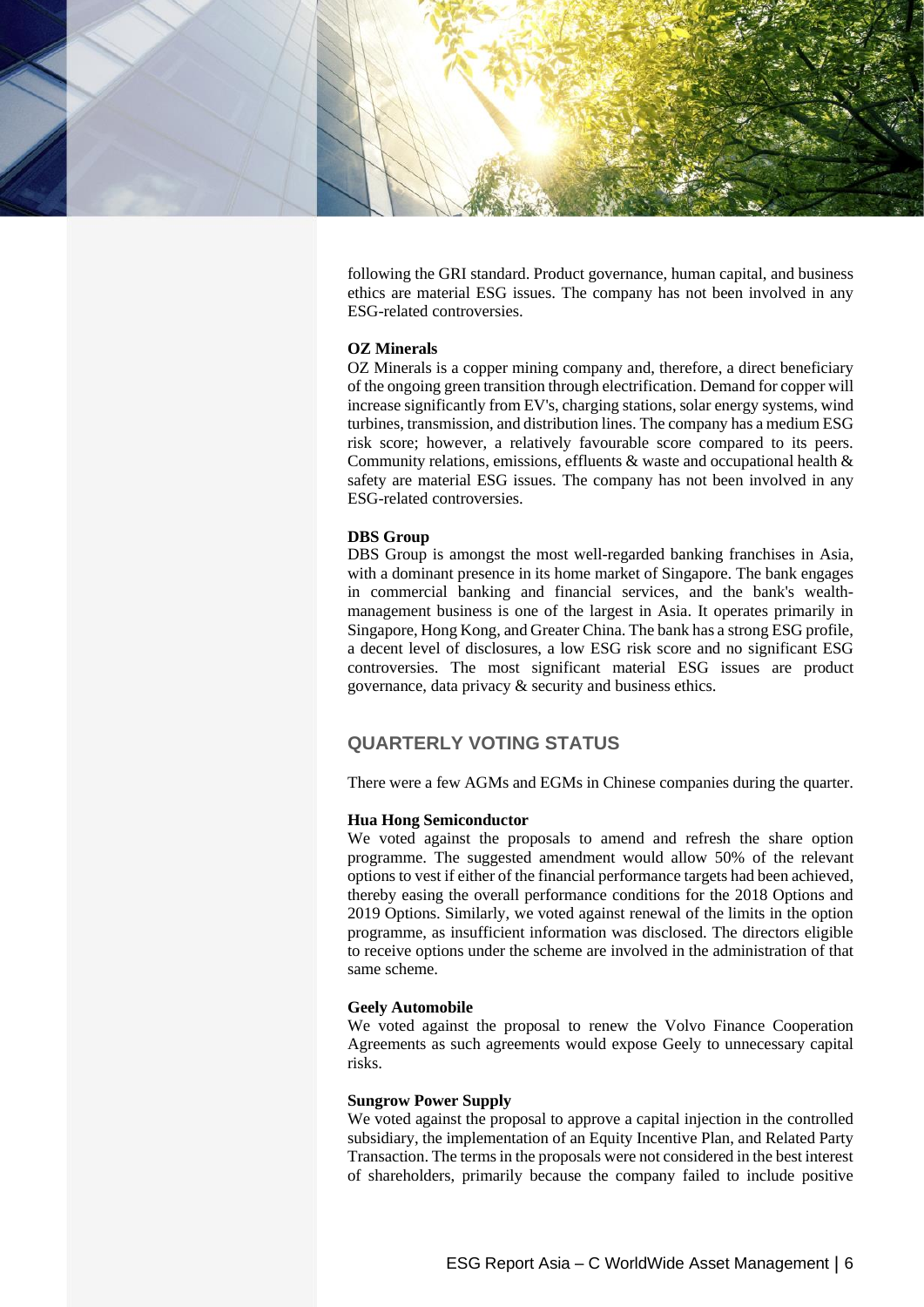

features, such as challenging performance criteria and meaningful vesting conditions to mitigate concerns over discount on the injection price for the participants in the equity incentive plan.

# **Sany Heavy Industry**

We voted against the approval of the Provision of Guarantee as the level of guarantee to be provided to some of the company's subsidiaries seemed disproportionate to the level of ownership in the said subsidiaries.

| Company                                     | Type                                 | <b>Date</b>     | Proponent    | Proposal<br>number | Proposal text                                                                                                                                  | Voting policy<br>recommendation instruction | Vote    | Vote against<br>management |
|---------------------------------------------|--------------------------------------|-----------------|--------------|--------------------|------------------------------------------------------------------------------------------------------------------------------------------------|---------------------------------------------|---------|----------------------------|
| <b>Hua Hong Semiconductor</b><br>Limited    | Extraordinary<br><b>Shareholders</b> | $26 - nov - 21$ | Management 1 |                    | Approve Amendments to the Terms of the 2018 Options and the 2019 Options<br>Under the Share Option Scheme                                      | Against                                     | Against | Yes                        |
| <b>Hua Hong Semiconductor</b><br>Limited    | Extraordinary<br><b>Shareholders</b> | $26 - nov - 21$ | Management 2 |                    | Approve Refreshment of the Limit on the Grant of Options Under the Share<br><b>Option Scheme</b>                                               | Against                                     | Against | Yes                        |
| <b>Geely Automobile Holdings</b><br>Limited | Extraordinary<br>Shareholders        | $06$ -dec-21    | Management 3 |                    | Approve Renewal of Volvo Finance Cooperation Agreements, Volvo Annual<br>Caps (Wholesale), Volvo Annual Caps (Retail) and Related Transactions | Against                                     | Against | Yes                        |
| Sungrow Power Supply Co., Ltd. Special      |                                      | $20$ -dec- $21$ | Management   |                    | Approve Capital Injection in Controlled Subsidiary, Implementation of Equity<br>Incentive Plan and Related Party Transaction                   | Against                                     | Against | Yes                        |
| Sany Heavy Industry Co., Ltd.               | Special                              | $27$ -dec-21    | Management 5 |                    | Approve Provision of Guarantee                                                                                                                 | Against                                     | Against | Yes                        |

A complete list of all votes cast during the quarter is available upon request.